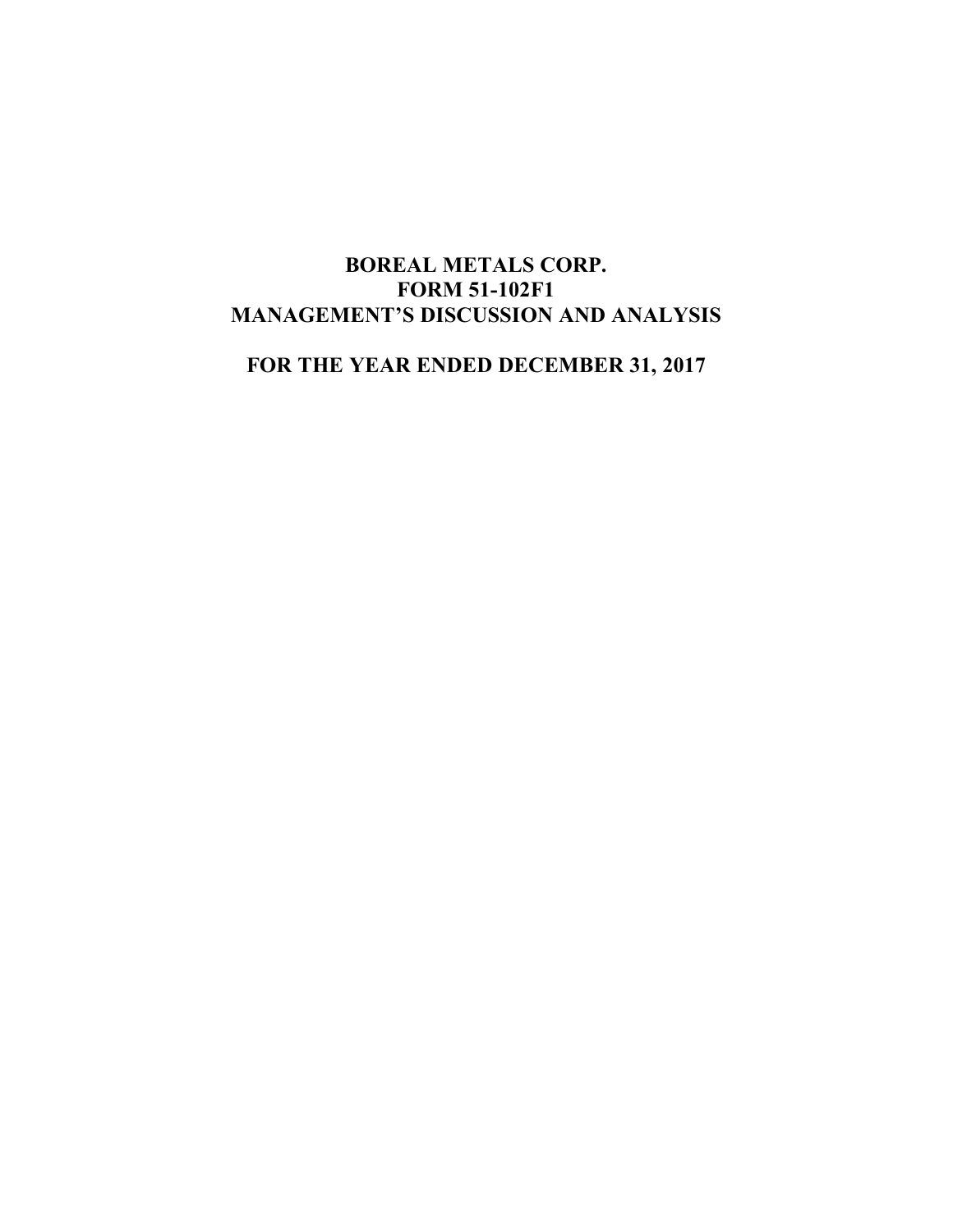The following management's discussion and analysis ("MD&A"), prepared as of April 12, 2018 should be read together with the audited consolidated financial statements for the year ended December 31, 2017 and related notes attached thereto, which are prepared in accordance with International Financial Reporting Standards. All amounts are stated in Canadian dollars unless otherwise indicated.

Additional information related to Boreal Metals Corp. (the "Company") is available for view on SEDAR at www.sedar.com.

## **Forward Looking Statements**

This MD&A contains certain forward-looking statements and information relating to the Company that are based on the beliefs of our management as well as assumptions made by and information currently available to us. When used in this document, the words "anticipate", "believe", "estimate", "expect" and similar expressions, as they relate to our company or our management, are intended to identify forward-looking statements. This MD&A contains forward-looking statements relating to, among other things, regulatory compliance, the sufficiency of current working capital, the estimated cost and availability of funding for the continued exploration and development of our exploration properties. Such statements reflect the current views of management with respect to future events and are subject to certain risks, uncertainties and assumptions. Many factors could cause the actual results, performance or our achievements to be materially different from any future results, performance or achievements that may be expressed or implied by such forward-looking statements.

## **Description of Business**

Boreal Metals Corp. (the "Company") was incorporated under the Business Corporations Act, British Columbia on December 31, 2013 and is considered to be in the exploration stage with respect to its mineral properties. The Company's head office address is Suite 340 - 233 West 1st Street, North Vancouver, BC V7M 1B3.

On April 1, 2014, the Company commenced trading on the Canadian Securities Exchange ("CSE") under the trading symbol "EFM". On April 12, 2016, the CSE delisted the Company for being in default of CSE requirements. As of the date of the financial statements the Company's common shares were delisted from trading on the CSE.

On November 21, 2017, the Company obtained a public listing for its securities on the TSX Venture Exchange (TSX-V) under the trading symbol "BMX" following closing of its offerings of units by way of Short Form Offering Document "SFOD" and by way of a brokered private placement.

On February 14, 2017, the Company closed a share purchase agreement with EMX Royalty Corporation ("EMX") and has acquired two companies with exploration stage assets in Scandinavia. The companies were wholly-owned subsidiaries of EMX Royalty which together held a portfolio of four base and precious metal exploration projects, two in Sweden and two in Norway. EMX Exploration Scandinavia AB and Iekelvare Minerals AB (together referred to as the "Swedish Companies") are now wholly-owned subsidiaries of the Company.

Boreal is a mineral exploration company focused on the discovery of Zinc, Copper, Silver, Gold, Cobalt and Nickel deposits in exceptional, historical mining project areas spanning Sweden and Norway. The Company aims to discover new economic mineral deposits in known mining districts that have seen little or no modern exploration techniques.

## **Significant Events**

On February 14, 2017, the Company acquired two companies that were wholly-owned subsidiaries of EMX which together represent a portfolio of four Scandinavian base and precious metal (zinc-lead-copper-silver-gold) exploration projects including Gumsberg and Adak exploration assets in Sweden and the Tynset and Burfjord assets in Norway.

On March 29, 2017, Patricio Varas was appointed Chairman and a director of the Board. On June 1, 2017, Eric Jensen was appointment to the Board. On December 22, 2017, David Reid was appointed to the Board.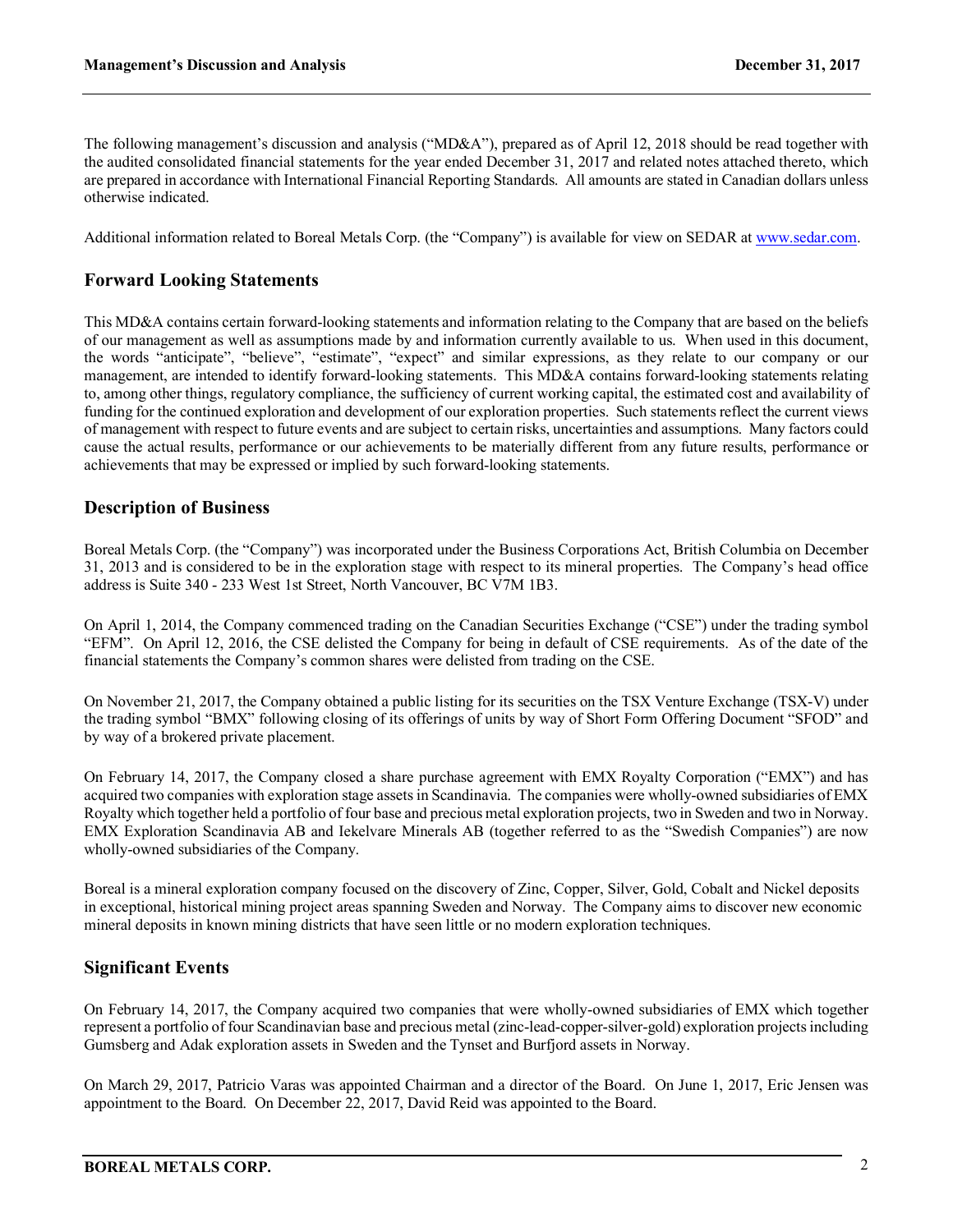On April 4, 2017, the Company closed a non-brokered private placement of 12,270,000 units at \$0.05 per unit. Each unit consists of one common share and one-half of one transferable share purchase warrant, each whole warrant exercisable into one additional common share at a price of \$0.10 per share for a period of one year.

On August 14, 2017, the Company closed a private placement of 5,527,500 units at \$0.20 per unit. Each unit consists of one common share and one-half of one transferable share purchase warrant, each whole warrant exercisable into one additional common share at a price of \$0.40 per share for a period of two years from the date of issue.

On November 21, 2017, the Company obtained a public listing for its securities on the TSX-V under the trading symbol "BMX" following closing of its offerings of units by way of SFOD and by way of brokered private. As a result, the Company is listed as a Tier 2 issuer on the TSX-V. Pursuant to the SFOD Offering and the Private Placement, the Company raised aggregate gross proceeds of \$4,400,000.

On November 21, 2017, the Company closed a non-brokered private placement for proceeds of \$200,000. The Company issued 666,666 units at a price of \$0.30 per unit, with each unit consisting of one common share and one common share purchase warrant. Each warrant exercisable into one common share at a price of \$0.50 until November 21, 2019.

On February 15, 2018, the Company completed the acquisition of the Modum Project ("Modum") from EMX. Pursuant to the terms of the agreement, the Company issued to EMX 1,324,181 common shares at a deemed price of \$0.26, which brings EMX's equity ownership in Boreal to 19.9%. EMX will have the right to participate pro-rata in future financings at its own cost to maintain its 19.9% interest in Boreal.

On March 20, 2018, the Company completed the acquisition of the Guldgruvan cobalt project ("Guldgruvan") from EMX by Boreal Energy Metals Corp. ("BEMC"), a newly created and wholly owned subsidiary of Boreal.

On April 11, 2018, the Company's subsidiary ("BEMC"), executed a definitive agreement with EMX for the acquisition of the Mjövattnet and Njuggträskliden cobalt and nickel projects.

Subsequently, 5,935,000 warrants were exercised at a price of \$0.10 for gross proceeds of \$593,500.

## **Exploration and Evaluation Assets**

On February 14, 2017, the Company acquired two companies that were wholly-owned subsidiaries of EMX which together represent a portfolio of four Scandinavian base and precious metal (zinc-lead-copper-silver-gold) exploration projects including Gumsberg and Adak exploration assets in Sweden and the Tynset and Burfjord assets in Norway.

To acquire the Swedish Companies, the Company issued 1,713,390 of its common shares to EMX Royalty which represented a 19.9% equity ownership in the Company and had the continuing obligation to issue additional shares to maintain 19.9% interest, at no additional cost to EMX, until the Company has raised \$5,000,000 in equity (raised on November 21, 2017); thereafter, EMX has the right to participate pro-rata in future financings at its own cost to maintain its 19.9% interest. During 2017, a total of 7,492,592 common shares valued at \$1,290,997 of the Company were issued to EMX due to above obligation.

EMX has also been granted a 3% net smelter return ("NSR") royalty on each of the Properties, of which a 1% NSR royalty may be purchased by the Company on or before the fifth anniversary of the closing date in 0.5% increments for a total of (a) USD\$2,500,000, or (b) at the purchaser's option, USD\$2,000,000 plus shares of the Company equal in value to USD\$500,000.

EMX will receive annual advance royalty ("AAR") payments of USD\$20,000 for each of the Properties commencing on the second anniversary of the closing, with each AAR payment increasing by USD\$5,000 per year until reaching USD\$60,000 per year, except that the Company may forgo AAR payments on two of the four Properties in years two and three. Once reaching USD\$60,000, AAR payments will be adjusted each year according to the Consumer Price Index (as published by the U.S. Department of Labor, Bureau of Labor Statistics). EMX Royalty will receive a 0.5% NSR royalty on any new mineral exploration projects generated by the Company in Sweden or Norway, excluding projects acquired from a third party containing a mineral resource or reserve or an existing mining operation. EMX Royalty has the right to nominate one seat on the Board of Directors of the Company.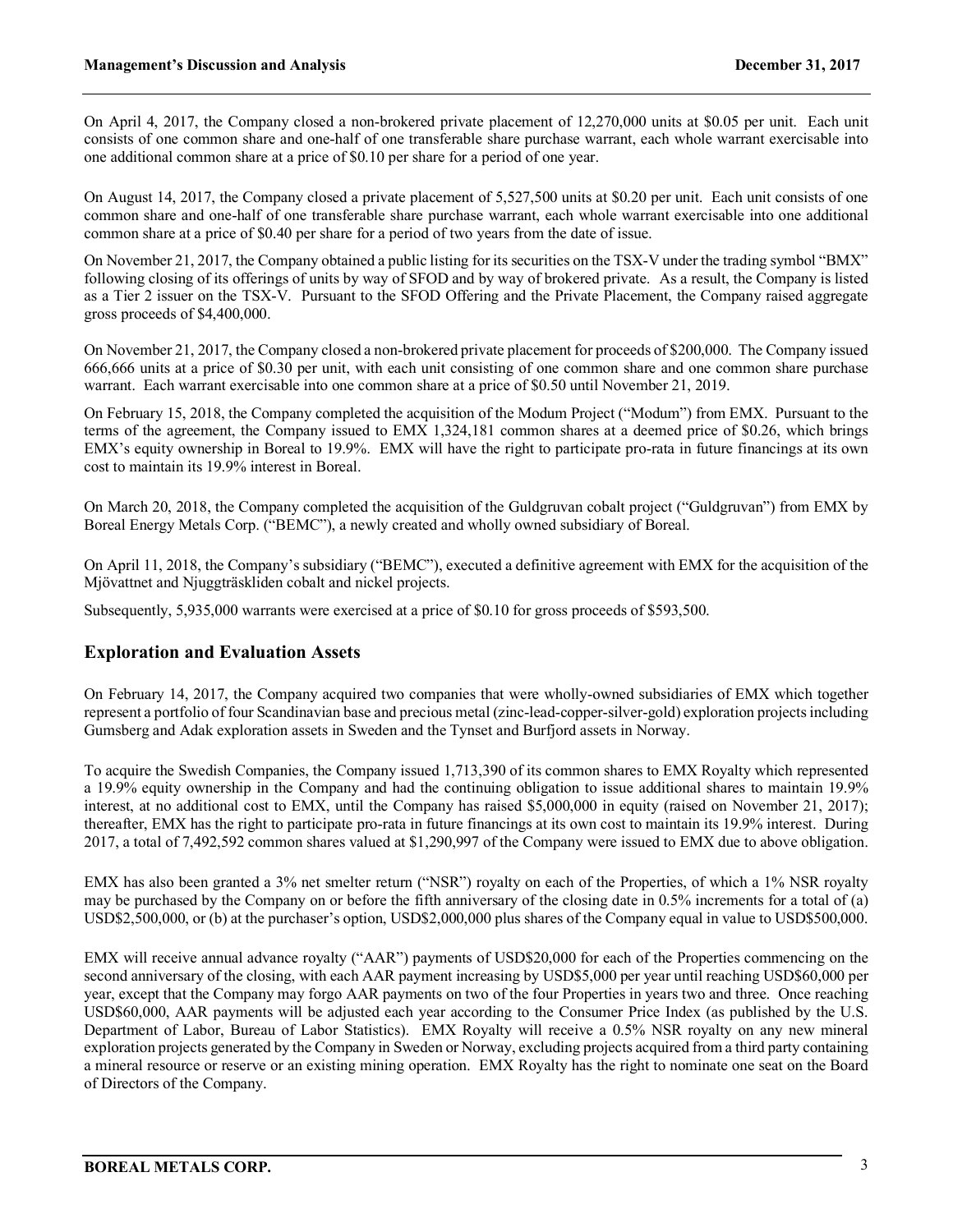Management has determined that this transaction does not qualify as a business combination. Accordingly, it was accounted for as an acquisition of assets. The fair value of the purchased assets was measured using the fair value of the issued common shares of the Company on the transaction date.

The Company owns several mining licenses located in Norway. The licenses in Norway are named the Tynset licenses and the Burfjord licenses. The licenses in Sweden are named the Gumsberg and Adak VMS Projects.

In the year ended December 31, 2017, the total of \$798,944 exploration costs were incurred by the Company as follows:

| Exploration expenses                                        | Adak                           | Gumsberg      |               | Tynset                         | Total         |
|-------------------------------------------------------------|--------------------------------|---------------|---------------|--------------------------------|---------------|
| Accommodation                                               | \$<br>$\overline{\phantom{0}}$ | \$<br>6,016   | \$<br>17,921  | \$<br>$\overline{\phantom{0}}$ | 23,937<br>\$  |
| <b>Drilling</b>                                             |                                | 169,176       |               |                                | 169,176       |
| Field work                                                  | 326                            | 104,816       | 144,233       | 5,611                          | 254,985       |
| <b>Exploration</b> licenses                                 | $\overline{\phantom{0}}$       | 33,132        | 6,340         | 3,676                          | 43,149        |
| Geological                                                  | 30,498                         | 150,046       | 88,499        | 12,854                         | 281,898       |
| Geophysical                                                 | 4,800                          | 12,600        | 7,800         | 600                            | 25,800        |
| Total exploration costs incurred<br>as of December 31, 2017 | \$<br>35,624                   | \$<br>475,786 | \$<br>264,793 | \$<br>22,741                   | \$<br>798,944 |

### *Tynset VMS project (Røros District, Norway)*

The Tynset project is comprised of certain exploration licenses in the Røros Mining District of central Norway.

### *Burfjord IOCG project (Alta Region, Norway)*

The Burfjord project is comprised of six exploration licenses totaling 5,500 hectares in the Kåfjord copper belt near Alta, Norway. On January 4, 2018 the Company announced the results of an Induced Polarization Geophysical Survey ("IP Geophysical Survey") at the 100% owned Burfjord Copper Project. The results of the survey indicate along-strike continuity of sulphide mineralization over a three kilometer segment of prospective stratigraphy and a depth continuity in excess of 100 meters; beyond the depth limitations of the pole-dipole electrode configuration. An IP and Resistivity Survey was conducted between October 5 and October 25, 2017 at Burfjord, by GeoVista AB. The survey results successfully demonstrate the projection of mineralization under cover for widths on the order of 100 meters or more, the continuity of the mineralization along trend for at least 3,000 meters, and projection to depths of at least 100 meter. Based on these results, Boreal has permitted a drill program to test the grade and continuity of mineralization and anticipates executing this program in the first half of 2018.

### *Adak VMS Project (Skelleftea District, Sweden)*

Adak exploration license is located in Skellefteå Mining District in north Sweden.

### *Gumsberg VMS Project (Bergslagen District, Sweden)*

The strategically situated Gumsberg project consists of six exploration licenses in the Bergslagen Mining District of southern Sweden totaling over 18,300 hectares, where multiple zones of VMS style mineralization have been identified.

On February 28, 2018, the Company announced high grade and other encouraging drill results from the ongoing 2,500 meter (planned) diamond drill program at Gumsberg. Drill results from the first five holes (1,146.7 meters) confirm the presence of high grade silver-zinc-lead mineralization with significant associated copper and gold mineralization. Drill intercepts include various styles of mineralization in massive sulfide horizons, some of which appear to be exhalite-type deposits. Similar styles of mineralization occur throughout the Bergslagen district in southern Sweden, which is host to multiple world-renowned base metal sulphide deposits.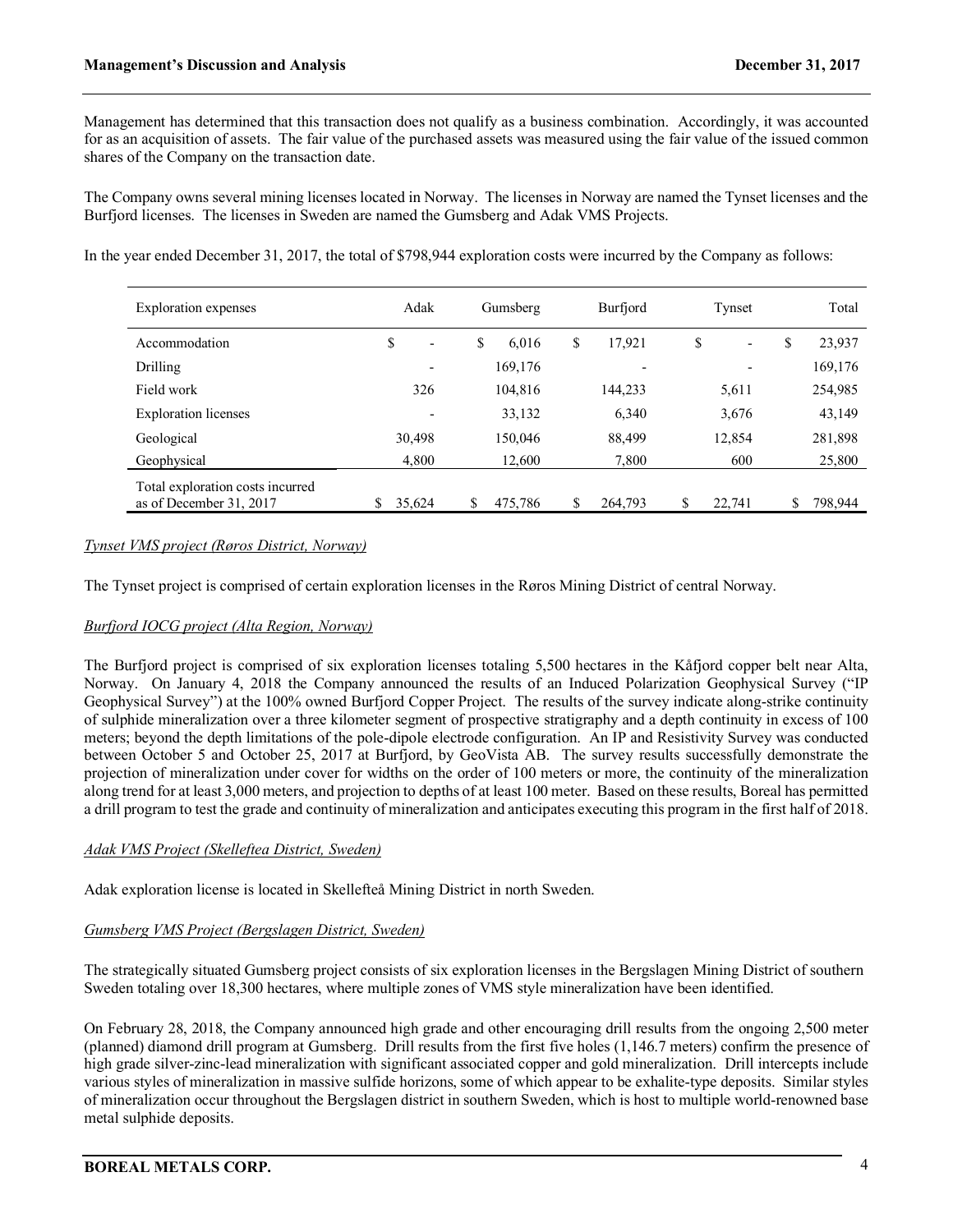| Hole From To Length ID Meters Meters Meters                 | Ag $g/t$         | $\text{Zn}\%$   | Pb $%$        | $Cu\%$        | Au $g/t$      | Prospect Name |
|-------------------------------------------------------------|------------------|-----------------|---------------|---------------|---------------|---------------|
| BM-17-001 <sup>X</sup> 99.30 106.00 6.70                    | 16.39            | 5.19            | 1.08          | 0.30          | 0.08          | Vallberget    |
| <i>Incl.</i> 101.30 104.40 3.10                             | 32.34            | 10.97           | 2.25          | 0.39          | 0.16          |               |
| BM-17-002 X 88.10 88.62 0.52                                | 1.63             | .5.65           | 0.06          | 0.19          | 0.05          | Vallberget    |
| BM-17-002 $X$ 92.30 94.20 1.90<br>Incl. 92.63 93.57 0.94    | 51.75<br>99.60   | .13.55<br>26.70 | 5.23<br>10.45 | .0.27<br>0.13 | .0.34<br>0.54 | Vallberget    |
| BM-17-003 X 101.35 102.55 1.20                              | 25.00            | 6.73            | 2.10          | 0.35          | .0.12         | Vallberget    |
| BM-17-004 X 105.77 106.37 0.60                              | 24.94            | 4.81            | 1.96          | 0.01          | 0.02          | Vallberget    |
| BM-17-005 Y 122.30 133.24 10.94                             | 656.70           | 16.97           | 8.52          | 0.03          | 0.76          |               |
| <i>Incl.</i> 122.30 127.45 5.15                             | 1172.00          | 30.59           | 14.87         | 0.05          | 1.07          | Östersilvberg |
| And 128.92 129.76 0.84                                      | 1113.00          | 33.09           | 17.20         | 0.04          | 1.32          |               |
| And 132.90 133.24 0.34                                      | 487.00           | 0.06            | 5.44          | 0.06          | 4.00          |               |
| $BM-17-005$ Y<br>Incl. And                                  | 183.90           | 5.87            | 2.33          | 0.04          | 0.52          |               |
| 155.43 165.00 9.57 155.43 161.00 5.57 163.71<br>165.00 1.29 | 288.65<br>113.00 | 9.04<br>4.44    | 3.59<br>1.75  | 0.04<br>0.04  | 0.87<br>0.09  | Östersilvberg |
| $-BM-17-005$ <sup>Y</sup> $.178.16$ 179.00 0.84             | 218.02           | 11.56           | 5.77          | 0.04          | 0.30          | Östersilvberg |

### **SELECTED DRILL INTERCEPTS: DRILL HOLES BM-17-001 THROUGH BM-17-005**

*X Apparent widths reported - true widths are estimated between 80-100% of reported intervals.* 

## **Selected Annual Financial Information**

The Company's Consolidated Financial Statements for the years ended December 31, 2017, 2016, and 2015 have been prepared in accordance with International Financial Reporting Standards ("IFRS") as issued by the International Accounting Standards Board ("IASB"). The following selected financial information is taken from the annual consolidated financial statements and should be read in conjunction with those statements.

|                                         | December 13, 2017 | December 31, 2016 | December 31, 2015 |
|-----------------------------------------|-------------------|-------------------|-------------------|
| Cash                                    | 3,397,728         | 196,987           |                   |
| Total assets                            | 5,320,749         | 205,918           | 5,084             |
| Total liabilities                       | 686,862           | 181,551           | 98,555            |
| Shareholders' equity (deficiency)       | 4,633,887         | 24,367            | (93, 471)         |
| Net loss and comprehensive loss         | (2,202,565)       | (171, 541)        | (40,667)          |
| Basic and diluted loss per common share | (0.08)            | (0.02)            | (0.01)            |

## **Results of Operations**

### *Year ended December 31, 2017 and 2016*

During the year ended December 31, 2017, the Company incurred a net loss of \$2,202,565, an increase of \$2,031,024 compared to \$171,541 net loss incurred during 2016. This significant increase in the Company expenses was a result of increased activity of the Company. During 2017, the Company acquired four Scandinavian projects, closed three financings and SFOD to become listed on TSX-V, and conducted exploration programs on its newly acquired properties. In 2017, the Company conducted geophysical survey on its Burfjord Project and drilling on Gumsberg project. The total exploration costs incurred in 2017 was \$798,944.

During 2017, the Company's major operating expenses were as follows: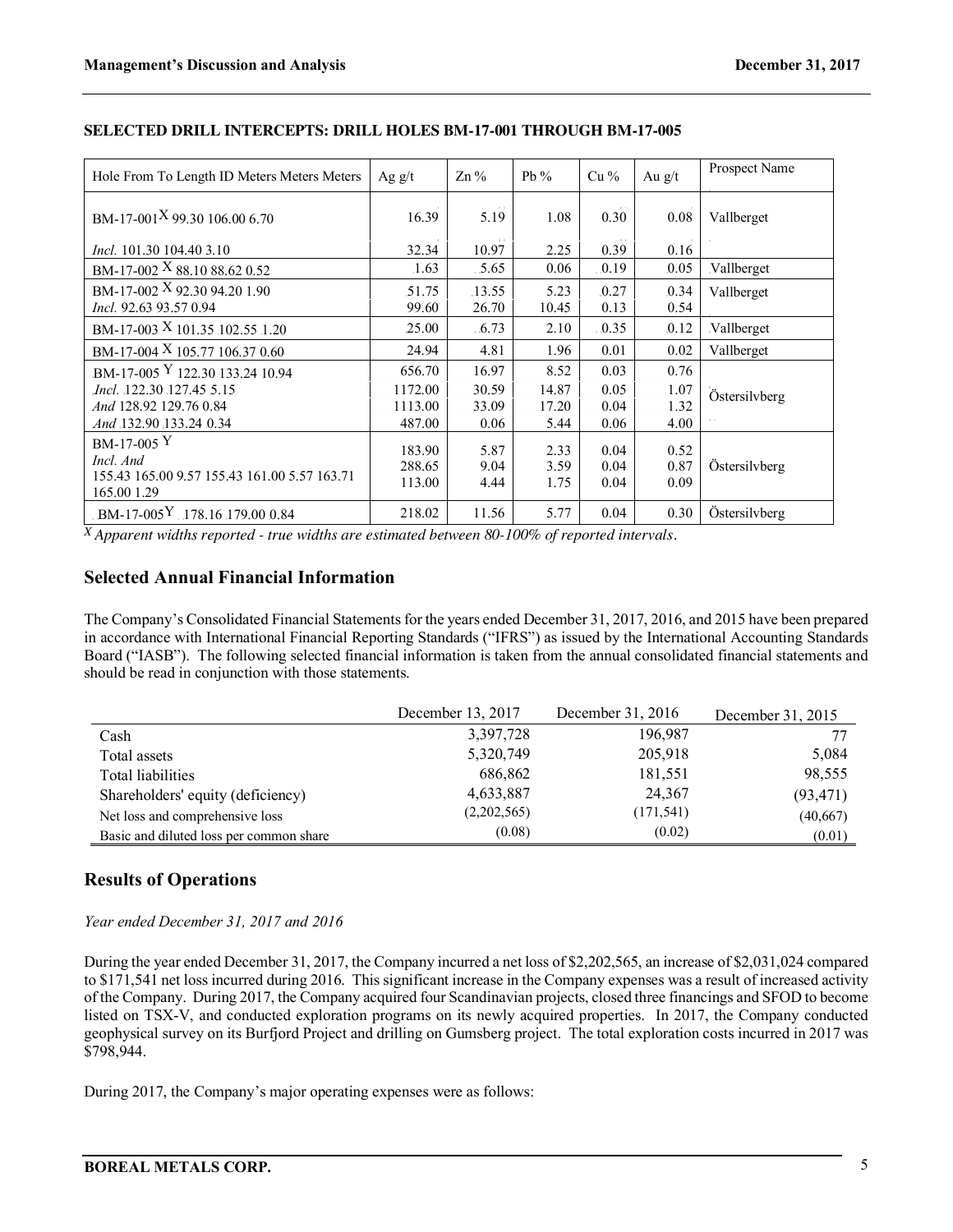Marketing fees totaled \$368,051 (2016 - \$Nil) as the Company engaged services of several consulting and marketing companies to bring investor awareness of the Company.

Travel expenses of \$256,374 (2016 - \$57,421) were incurred for the due diligence work done on the new project acquisitions (see Acquisition).

Management and consulting fees of \$174,250 (2016 - \$12,000) were paid or accrued for present and former directors and officers of the Company.

Legal fees totaled \$175,830 (2016 - \$17,701) and audit and accounting fees \$153,495 (2016 - \$13,550). All incurred due to Scandinavian companies' acquisition, closing the Company's financings and TSX-V listing application.

General and administration expenses totaled \$76,904 (2016 - \$6,556), as the Company was inactive in 2016 due to difficult market conditions.

The basic and diluted loss per common share in 2017 totaled \$0.08 (2016 - \$0.02).

*Cash flows for the year ended December 31, 2017 and 2016*

At December 31, 2017, the Company had \$3,397,728 cash, compared to \$196,987 cash at December 31, 2016.

In the year ended December 31, 2017, the Company closed several private placements for gross proceeds of \$6,319,000, of which \$289,379 was collected in share subscription as of December 31, 2016. The Company paid \$338,000 in cash for finder's fees and incurred \$256,204 of other share issued costs in connection with 2017 private placements.

In the year ended December 31, 2017, net cash used for operating activities totaled \$2,278,477 compared to \$92,469 of net cash used in operating activities in 2016. The cash used in operating activities consisted of the operating expenses of the Company.

### **Summary of Quarterly Results**

|                   | December 31, September 30, |            | June 30.   |            | March 31, December<br>September |           |            |            | June 30, March 31, December 31, |
|-------------------|----------------------------|------------|------------|------------|---------------------------------|-----------|------------|------------|---------------------------------|
|                   | 2017                       | 2017       | 2017       | 2017       | 31, 2016                        | 30, 2016  | 2016       | 2016       | 2015                            |
|                   |                            |            | \$         |            |                                 |           |            |            | S.                              |
| Cash              | 3,397,728                  | 280,847    | 390,770    | 228,579    | 196,987                         | 76,381    | 5,504      | 14,443     | 77                              |
| Total assets      | 5,320,749                  | 981,368    | 812,621    | 406,988    | 205,918                         | 83,859    | 11,298     | 19,775     | 5,007                           |
| Total liabilities | 686,862                    | 210,070    | 264,281    | 283,960    | 181,551                         | 173,233   | 119.641    | 119,880    | 98,555                          |
| Working capital   | 3,120,007                  | 202,541    | 159,777    | 228,579    | 24,367                          | (89,374)  | (108, 343) | (100, 105) | (93, 471)                       |
| (deficiency)      |                            |            |            |            |                                 |           |            |            |                                 |
| Net comprehensive | (1,299,181)                | (528, 736) | (193, 518) | (181, 130) | (85,766)                        | (56, 031) | (8.238)    | (6,634)    | (23, 369)                       |
| loss              |                            |            |            |            |                                 |           |            |            |                                 |
| Basic and diluted | (0.05)                     | (0.02)     | (0.01)     | (0.01)     | (0.01)                          | (0.01)    | (0.00)     | (0.00)     | (0.01)                          |
| loss per share    |                            |            |            |            |                                 |           |            |            |                                 |

### *Three Months Period ended December 31, 2017 and 2016*

In the fourth quarter ended December 31, 2017, the Company incurred a net loss of \$1,299,181 compared to \$85,766 of net loss incurred in 2016. This significant increase in the Company expenses was a result of the Scandinavian Companies acquisition and all corresponding administrative, exploration and legal activities and SFOD closing fees.

During the three months ended December 31, 2017 the Company incurred \$553,391 (2016 - \$Nil) of exploration expenses.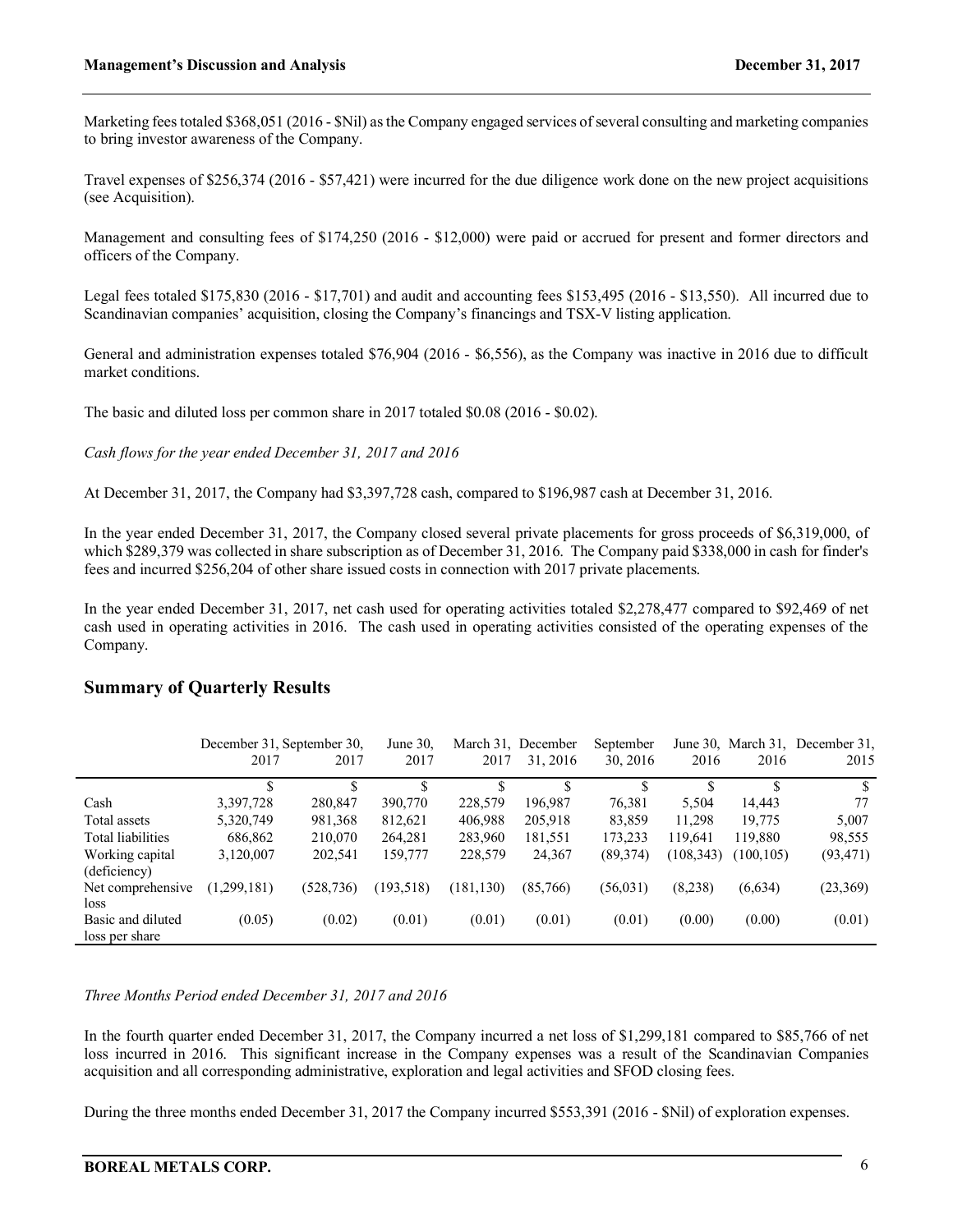In the second quarter of 2017, the Company recorded \$207,901 (2016 - \$Nil) in marketing fees, \$143,255 (2016 - \$33,433) in consulting and management fees and  $$172,661(2016 - $21,024)$  in professional fees and  $$77,877$  (2016 - \$46,663) in travel expense for the due diligence work done on the new project acquisition and closing of SFOD. \$94,984 (2016 - \$5,860) in regulatory filing fees due to the various financings.

## **Liquidity and Capital Resources**

To date, the Company has not yet realized profitable operations. The Company will require additional financing to explore and develop its mineral properties and there can be no assurances that such financing will be available, or if available, will be on reasonable terms.

These consolidated financial statements have been prepared assuming the Company will continue on a going-concern basis. The Company has incurred losses since inception and the ability of the Company to continue as a going-concern depends upon its ability to develop profitable operations and to continue to raise adequate financing. Management is actively targeting sources of additional financing through alliances with financial, exploration and mining entities, or other business and financial transactions which would assure continuation of the Company's operations and exploration programs. In order for the Company to meet its liabilities as they come due and to continue its operations, the Company is solely dependent upon its ability to generate such financing.

There can be no assurance that the Company will be able to obtain adequate financing in the future or that the terms of such financing will be favorable. If adequate financing is not available when required, the Company may be required to delay, scale back or eliminate programs and may be unable to continue in operation. The Company may seek such additional financing through debt or equity offerings, but there can be no assurance that such financing will be available on terms acceptable to the Company or at all. Any equity offering will result in dilution to the ownership interests of the Company's shareholders and may result in dilution to the value of such interests.

The Company's revenues, if any, are expected to be in large part derived from the mining and sale of minerals and metals or interests related thereto. The economics of developing and producing properties are affected by many factors including the cost of operations and the market price of the mineral resource. Depending on the market price of mineral resources, the Company may determine that it is impractical to continue commercial production.

## **Related Party Transactions**

Key management personnel include: Karl Antonius - President, Chief Executive Officer ("CEO"), Director; Alex Woodyer Sherron - Chief Financial Officer ("CFO") and Corporate Secretary; Jon Sherron, Patricio Varas, Eric Jensen, David Reid and Hakan Sydner - Directors of the Company.

The Company entered into the following transactions with related parties during the year ended December 31, 2017:

|                                      | For the year ended December 31, |        |  |
|--------------------------------------|---------------------------------|--------|--|
|                                      | 2017                            | 2016   |  |
| Short-term benefits paid or accrued: |                                 |        |  |
| Accounting fees                      | 55,339                          |        |  |
| Management fees                      | 229,538                         | 12,000 |  |
| Legal fees / share issuance costs    | 275,675                         |        |  |
| Rent                                 | 12,500                          |        |  |
|                                      | 573,052                         | 12.000 |  |

As of December 31, 2017, included in accounts payable is \$132,934 (2016 - \$8,100) due to directors and officers and \$2,125 (2016 – Nil) prepaid to an officer of the Company.

All related party transactions are in the normal course of operations and have been measured at the agreed to amounts, which is the amount of consideration established and agreed to by the related parties.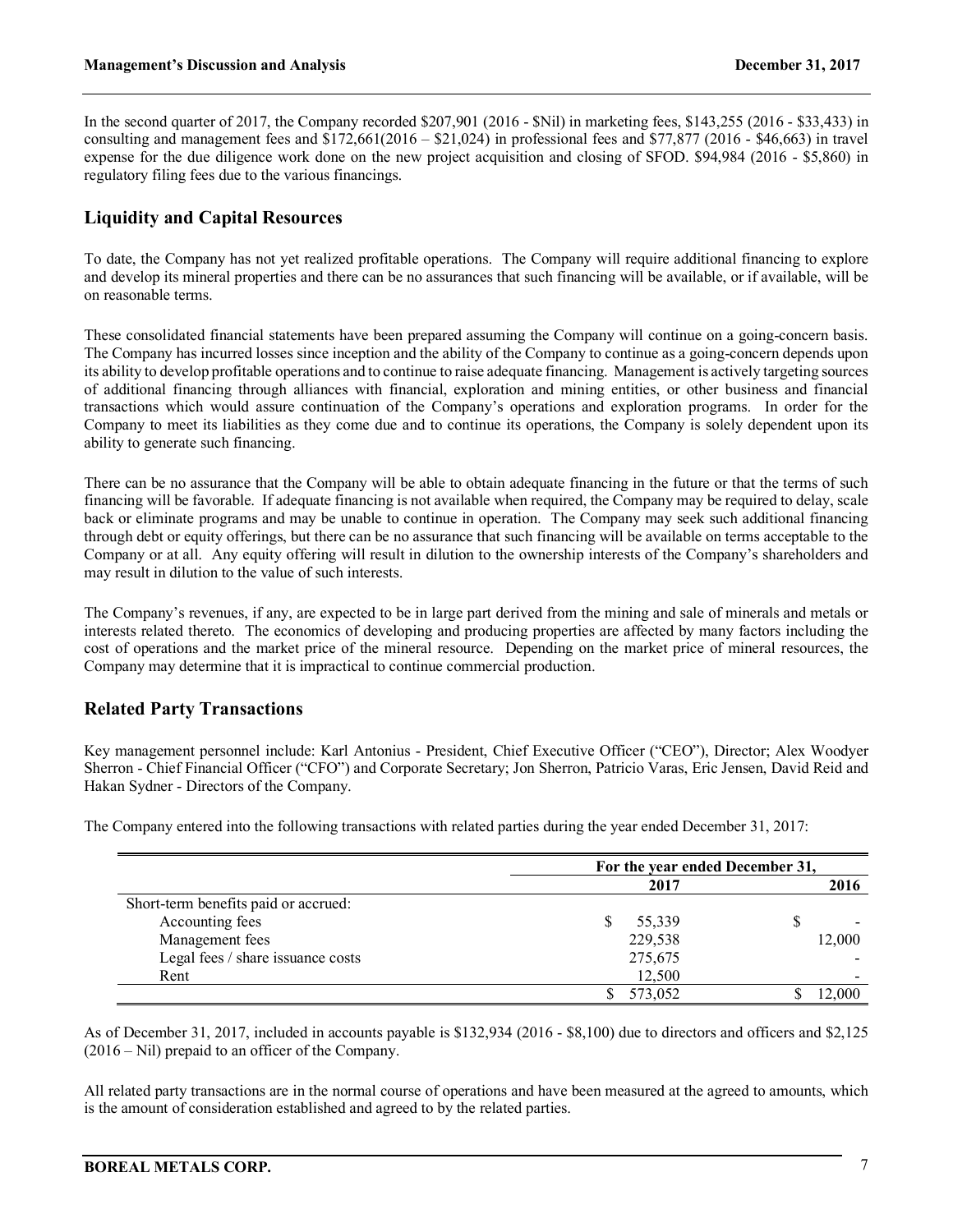## **Financial Instruments and Other Instruments**

#### **Financial instruments**

Financial assets and liabilities are classified in the fair value hierarchy according to the lowest level of input that is significant to the fair value measurement. Assessment of the significance of a particular input to the fair value measurement requires judgement and may affect placement within the fair value hierarchy levels. The hierarchy is as follows:

- Level 1: quoted prices (unadjusted) in active markets for identical assets or liabilities.
- Level 2: inputs other than quoted prices included in Level 1 that are observable for the asset or liability, either directly (i.e., as prices) or indirectly (i.e., derived from prices).
- Level 3: inputs for the asset or liability that are not based on observable market data (unobservable inputs).

The fair value of cash and accounts payable and accrued liabilities and short-term loan from related party approximate their carrying amounts due to the short-term nature of the financial instruments. Cash is classified as financial assets fair value through profit or loss and is measured using Level 1 inputs of the fair value hierarchy. Accounts payable and accrued liabilities and short-term loan from related party are classified as financial liabilities fair value through profit or loss.

#### *Risk management*

The Company is exposed to a variety of financial instrument related risks to varying degrees:

### Credit risk

Credit risk is the risk that the counterparty to a financial instrument will cause a financial loss for the Company by failing to discharge its obligations. The Company's credit risk is primarily attributable to its liquid financial assets including cash. The Company limits its exposure to credit risk on liquid financial assets through maintaining its cash with high-credit quality financial institutions.

### Liquidity risk

Liquidity risk is the risk that the Company will not be able to meet its obligations associated with its financial liabilities. The Company's approach to managing liquidity risk is to ensure that it will have sufficient liquidity to meet liabilities when due. The Company is currently investigating financing opportunities so that it has sufficient liquidity to meet liabilities when due.

There can be no assurance the Company will be able to obtain required financing in the future on acceptable terms. The Company anticipates it will need additional capital in the future to finance on-going exploration of its properties, such capital to be derived from the completion of other equity financings. The Company has limited financial resources, has no source of operating income and has no assurance that additional funding will be available to it for future exploration and development of its project. The ability of the Company to arrange additional financing in the future will depend, in part, on the prevailing capital market conditions and exploration success. In recent years, the securities markets have experienced wide fluctuations in price which have not necessarily been related to the operating performance, underlying asset values or prospects of such companies. There can be no assurance that continual fluctuations in price will not occur. Any quoted market for the common shares may be subject to market trends generally, notwithstanding any potential success of the Company in creating revenue, cash flows or earnings.

### Market risk

Market risk is the risk of loss that may arise from changes in market factors such as interest rates, foreign exchange rates, and commodity and equity prices.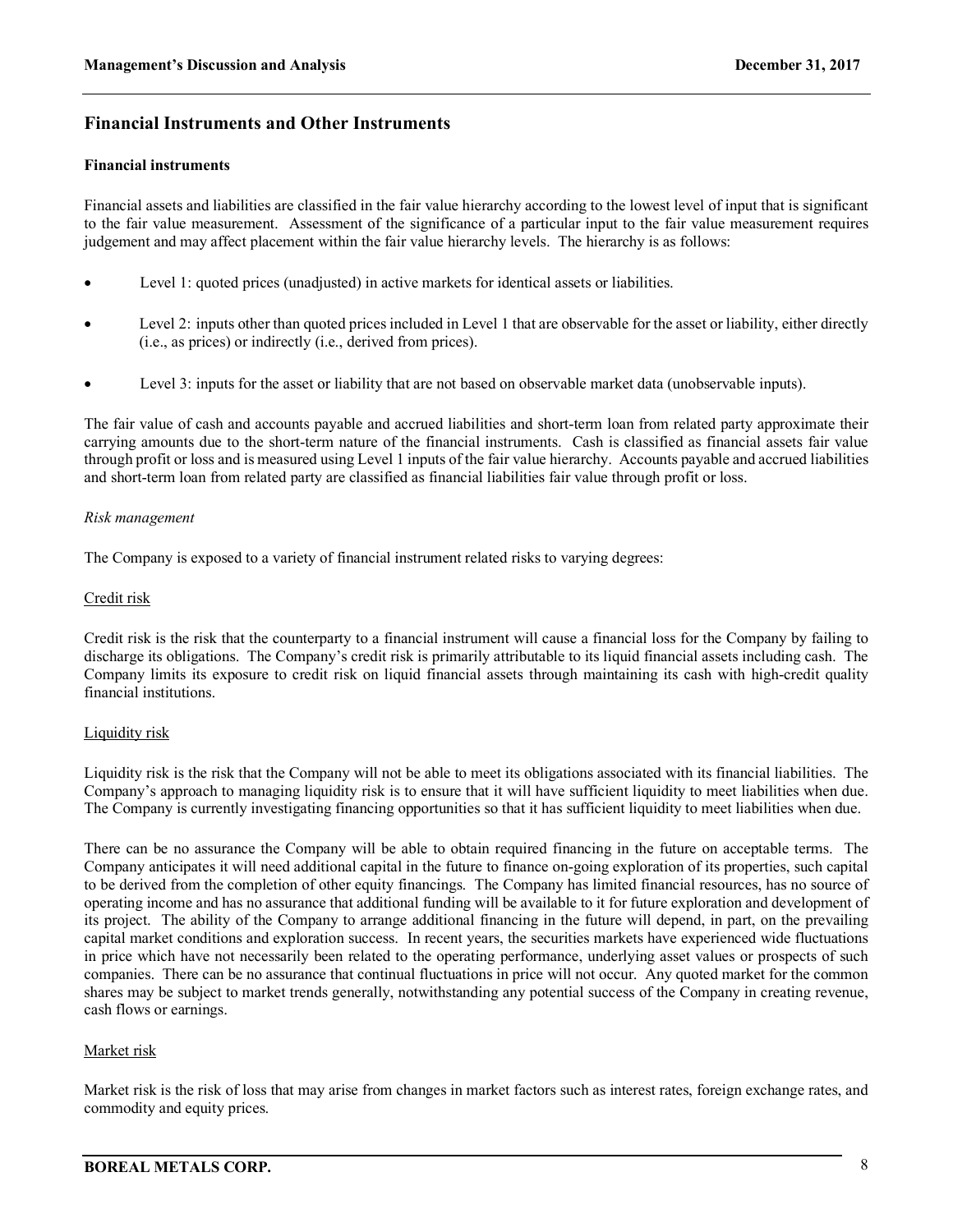#### Currency risk

The Company is exposed to financial risk related to fluctuations in foreign exchange rates. Foreign currency risk is limited to the portion of the Company's business transactions denominated in currencies other than the Canadian Dollar.

#### Interest rate risk

The Company's exposure to interest rate risk arises from the interest rate impact on cash. The Company's policy is to invest cash at floating rates of interest, in order to maintain liquidity, while achieving a satisfactory return for shareholders. There is minimal risk that the Company would recognize any loss as a result of a decrease in the fair value.

#### Price risk

The Company is exposed to price risk with respect to commodity prices. The Company closely monitors commodity prices to determine the appropriate course of action to be taken by the Company.

### **Segmented Information**

The Company is engaged in one business activity, being the acquisition and exploration of mineral properties. Geographic information is disclosed in Exploration and Evaluation Assetssection. All non-current assets are held solely in the Scandinavia segment.

### **Subsequent Events**

a) On February 15, 2018, the Company completed the acquisition of the Modum Project ("Modum") from EMX. Pursuant to the terms of the agreement, the Company issued to EMX 1,324,181 common shares at a deemed price of \$0.26, which brings EMX's equity ownership in Boreal to 19.9%. EMX will have the right to participate pro-rata in future financings at its own cost to maintain its 19.9% interest in Boreal.

The agreement contains the following additional terms:

EMX will be granted a 3% NSR royalty on the project, of which a 1% NSR royalty may be purchased by the Company on or before the fifth anniversary of the closing date in 0.5% increments for a total of USD\$2,500,000 in cash and common shares.

EMX will receive AAR payments of USD\$20,000, commencing on the second anniversary of the closing, with each AAR payment increasing by USD\$5,000 per year until reaching USD\$60,000 per year. Once reaching USD\$60,000 per year, AAR payments will be adjusted each year according to the Consumer Price Index (as published by the U.S. Department of Labor, Bureau of Labor Statistics).

b) On March 20, 2018, the Company completed the acquisition of the Guldgruvan cobalt project ("Guldgruvan") from EMX by Boreal Energy Metals Corp. ("BEMC"), a newly created and wholly owned subsidiary of Boreal.

Pursuant to the terms of the agreement, the Company issued to EMX 2,979,798 common shares of BEMC, which brings EMX's equity ownership in BEMC to 5.9%. BEMC will have the continuing obligation to issue additional shares of BEMC to EMX to maintain its 5.9% interest in BEMC, at no additional cost to EMX, until BEMC has raised CDN\$3,000,000 in equity. Thereafter, EMX will have the right to participate pro-rata in future financings at its own cost to maintain its 5.9% interest in BEMC.

In addition: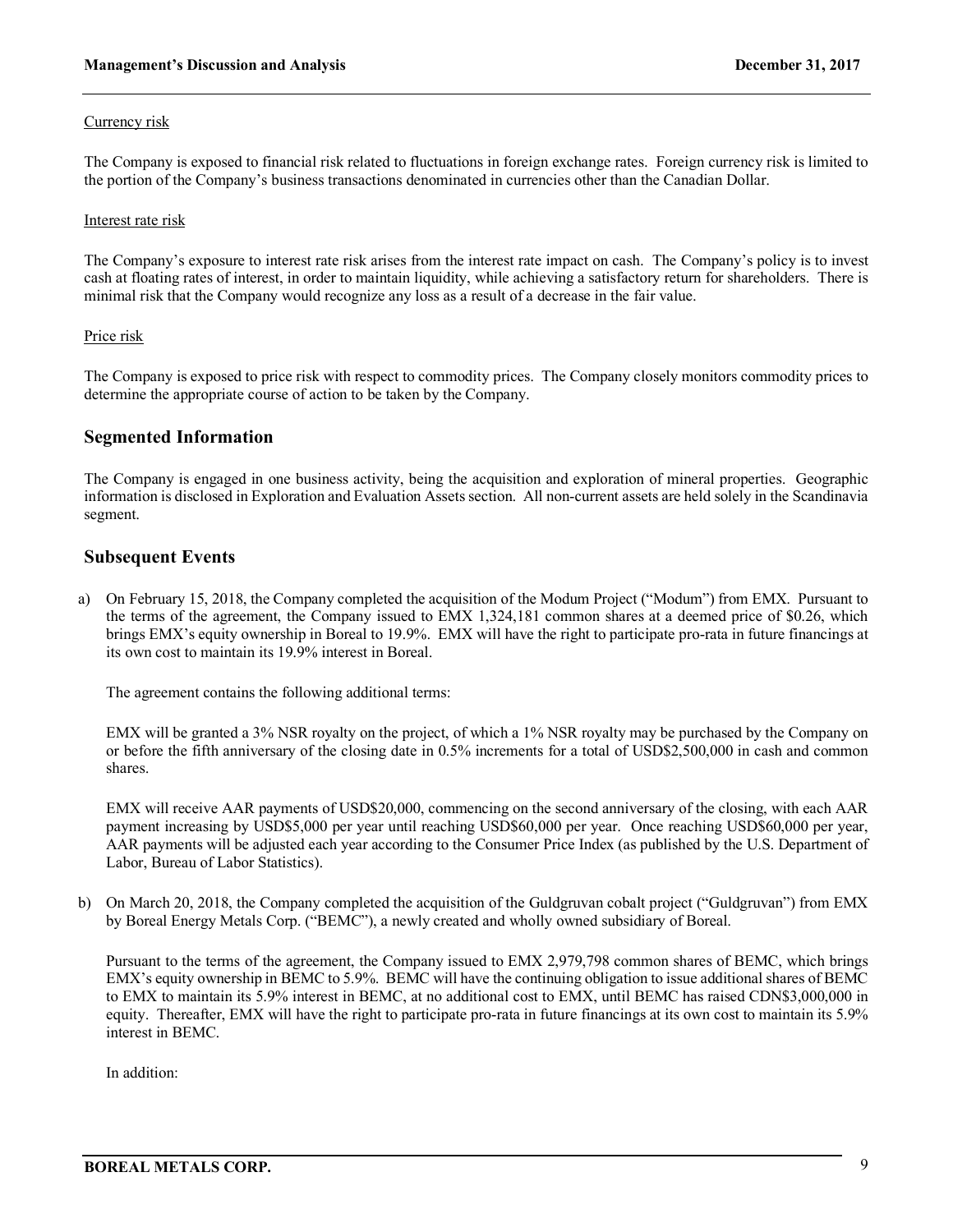- EMX is granted an uncapped 3% NSR royalty on the project, of which a 1% NSR royalty may be purchased by BEMC on or before the fifth anniversary of the closing date in 0.5% increments for a total of USD\$2,500,000 in cash and common shares of BEMC.
- EMX will receive AAR payments of USD\$20,000, commencing on the second anniversary of the closing, with each AAR payment increasing by USD\$5,000 per year until reaching USD\$60,000 per year.
- EMX will also be reimbursed for its acquisition costs and previous expenditures on the project.
- c) On April 11, 2018, the Company's subsidiary BEM entered into an agreement with EMX for the acquisition of the Mjövattnet and Njuggträskliden cobalt and nickel projects.

Pursuant to the terms of the agreement, the BEMC will issue to EMX common shares of BEMC, that represents a 4% equity ownership in BEMC. This will increase EMX's share equity ownership in BEMC to 9.9%; BEMC will have the continuing obligation to issue additional shares of BEMC to EMX to maintain its 9.9% interest in BEMC, at no additional cost to EMX, until BEMC has raised CDN\$3,000,000 in equity. Thereafter, EMX will have the right to participate pro-rata in future financings at its own cost to maintain its 9.9% interest in BEMC. The issuance of BEMC shares to EMX, as set forth in the definitive agreement, is subject to receipt of TSX approval.

In addition:

- EMX will be granted 3% NSR royalty on each project, of which a 1% NSR royalty may be purchased by BEMC on or before the fifth anniversary of the closing date in 0.5% increments for a total of USD\$2,500,000 in cash and common shares of BEMC.
- EMX will receive AAR payments of USD\$20,000 for each project, commencing on the second anniversary of the closing, with each AAR payment increasing by USD\$5,000 per year until reaching USD\$60,000 per year.
- EMX will also be reimbursed 312,000 Swedish Krona (approximately USD\$37,000) for its acquisition costs and previous expenditures on the projects.
- d) Subsequently, 5,935,000 warrants were exercised at a price of \$0.10 for gross proceeds of \$593,500.

### **Off-Balance Sheet Arrangements**

The Company does not have any off-balance sheet arrangements as at December 31, 2017 and 2016.

## **Significant Accounting Policies**

These consolidated financial statements, including comparatives, were prepared in accordance with the accounting policies described in the Company's annual financial statements for the year ended December 31, 2017.

## **Critical Accounting Estimates**

The preparation of the consolidated financial statements requires management to make judgments and estimates and form assumptions that affect the reported amounts of assets and liabilities at the date of the financial statements and reported amounts of expenses during the reporting period. On an ongoing basis, management evaluates its judgments and estimates in relation to assets, liabilities and expenses. Management uses historical experience and various other factors it believes to be reasonable under the given circumstances as the basis for its judgments and estimates. Actual outcomes may differ from these estimates.

### Valuation of share-based compensation

The Company uses the Black-Scholes Option Pricing Model for valuation of share-based compensation. Option pricing models require the input of subjective assumptions including expected price volatility, interest rate, and forfeiture rate. Changes in the input assumptions can materially affect the fair value estimate and the Company's earnings and equity reserves.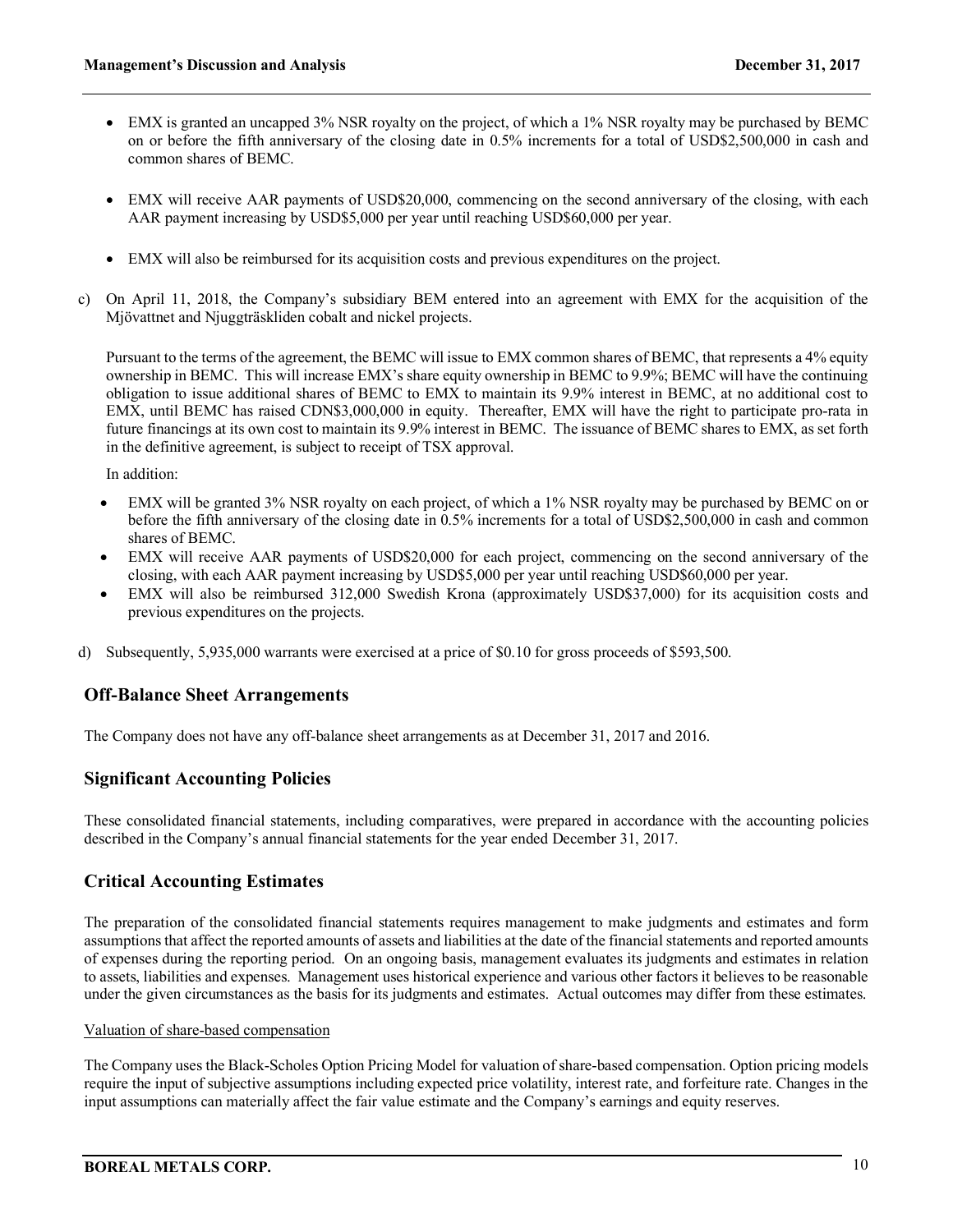#### Income taxes

In assessing the probability of realizing income tax assets, management makes estimates related to expectations of future taxable income, applicable tax opportunities, expected timing of reversals of existing temporary differences and the likelihood that tax positions taken will be sustained upon examination by applicable tax authorities. In making its assessments, management gives additional weight to positive and negative evidence that can be objectively verified.

#### Site decommissioning obligations

The Company recognizes a provision for future abandonment activities in the financial statements equal to the net present value of the estimated future expenditures required to settle the estimated future obligation at the statement of financial position date. The measurement of the decommissioning obligation involves the use of estimates and assumptions including the discount rate, the expected timing of future expenditures and the amount of future abandonment costs. The estimates were made by management and external consultants considering current costs, technology and enacted legislation. As a result, there could be significant adjustments to the provisions established which would affect future financial results.

#### Economic recoverability and probability of future economic benefits of exploration and evaluation assets

Management has determined that mineral property costs incurred which were capitalized have future economic benefits and are economically recoverable. Management uses several criteria in its assessments of economic recoverability and probability of future economic benefits including geological and metallurgic information, history of conversion of mineral deposits to proven and probable reserves, scoping and feasibility studies, accessible facilities, existing permits and life of mine plans.

Critical judgments exercised in applying accounting policies that have the most significant effect on the amounts recognized in the financial statements are as follows:

#### Functional and reporting currency

The functional currency is the currency of the primary economic environment in which the entity operates. The functional currency for the Company and its subsidiaries is the Canadian dollar. The functional currency determinations were conducted through an analysis of the consideration factors identified in IAS 21, the Effects of Changes in Foreign Exchange Rates.

### Acquisition method accounting

In the acquisition of Swedish Companies, significant judgement was required to determine if that transaction represented a business combination or an asset purchase. More specifically, management concluded that Swedish Companies did not represent a business, as the assets acquired were not an integrated set of activities with inputs, processes and outputs.

### **New Standards Not Yet Adopted**

The Company has not yet adopted the following revised or new IFRS that have been issued but were not yet effective as at December 31, 2017:

IFRS 9, Financial Instruments (effective date January 1, 2018) introduces new requirements for the classification and measurement of financial assets and liabilities.

IFRS 16, Leases is a new standard that sets out the principles for recognition, measurement, presentation and disclosure of leases including guidance for both parties to a contract, the lessee and the lessor. The new standard eliminates the classification of leases as either operating or finance leases as is required by IAS 17 and instead introduces a single lessee accounting model. This standard is effective for the years beginning on or after January 1, 2019.

The Company is currently assessing the impact that these new accounting standards will have on the financial statements and the business of the Company.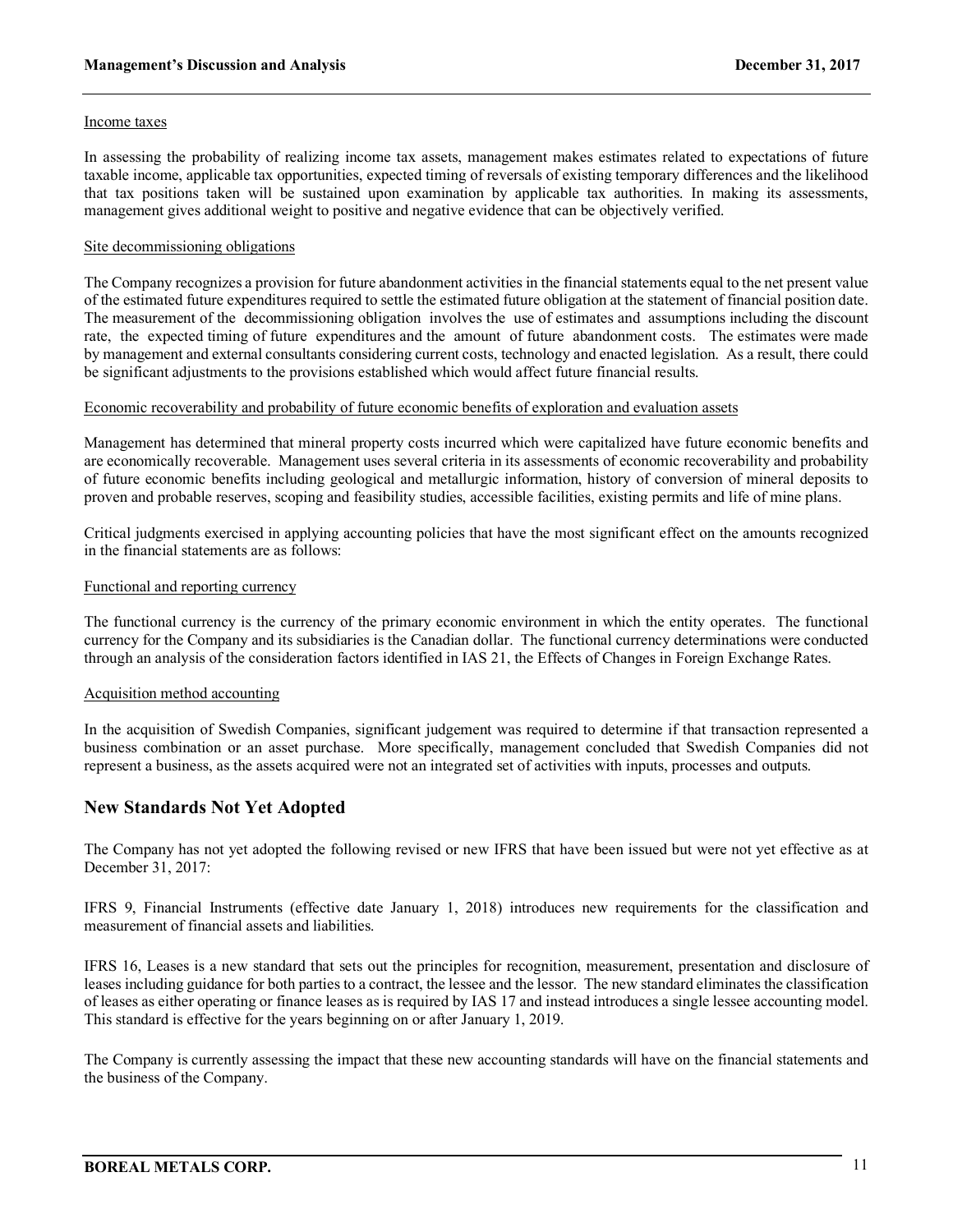## **Outstanding Share Data**

As at December 31, 2017, the Company had 51,590,714 common shares outstanding and 58,849,895 shares as of the date of this MD&A.

On February 14, 2017, the Company issued 1,713,390 common shares to EMX on the acquisition of the Swedish Companies. The shares were valued at \$85,670.

During the year ended December 31, 2017, a total of 7,492,492 shares were issued to EMX at no additional cost due to the Company's obligation to maintain EMX Royalty 19.9% equity ownership in the Company. These shares were recorded at a value of \$1,290,997.

On April 4, 2017, the Company closed a non-brokered private placement of 12,270,000 units at \$0.05 for proceeds of \$613,500, of which \$289,379 was received in fiscal 2016. Each unit consisted of one common share and one-half of one transferable share purchase warrant, exercisable into one additional common share at a price of \$0.10 for a period of one year.

On August 14, 2017, the Company closed a private placement of 5,527,500 units at a price of \$0.20. Each unit consisted of one common share and one-half of one transferable share purchase warrant, each whole warrant exercisable into one additional common share at a price of \$0.40 for a period of two years from the date of issue. The warrants are subject to an acceleration provision. The Company paid finder's fees of \$18,500 in cash, issued 44,000 common shares as finder's fees at value of \$8,800 and 136,500 finder's warrants to certain finders valued at \$9,839. The finder's warrants have the same terms as private placement warrants except they are non-transferable.

On November 21, 2017, the Company closed a SDOF by way of brokered private placement. The SFOD consists of 6,666,666 units of the Company at a price of \$0.30 for gross proceeds of \$2,000,000. Each unit consists of one common share and onehalf of share purchase warrant, with each whole warrant exercisable at a price of \$0.50 for a period of 24 months from the closing date of the SFOD.

On November 21, 2017, the Company also closed a brokered private placement of 8,000,000 units at a price of \$0.30 for gross proceeds of \$2,400,000. Each unit consisted of one common share and one warrant, having the same terms as the SFOD warrants.

A cash commission of \$319,500 was paid and 1,065,000 non-transferable broker warrants valued at \$172,630 were issued to the agent. Each agent's warrant will be exercisable for one common share at a price of \$0.30 until May 21, 2019. The agent also received 600,000 units as a corporate finance fee with 400,000 units having the same composition as the SFOD units and 200,000 broker's units. A fair value of \$56,378 was assigned to 400,000 brokers' warrants issued in connection to corporate finance units.

On November 21, 2017, the Company closed a non-brokered private placement for proceeds of \$200,000. The Company issued 666,666 units at a price of \$0.30, with each unit consisting of one common share and one common share purchase warrant. Each warrant is exercisable into one common share at a price of \$0.50 until November 21, 2019.

Subsequently, 5,935,000 warrants were exercised at a price of \$0.10 for gross proceeds of \$593,500.

### **Warrants**

As at December 31, 2017 and as of the date of this MD&A, the Company had 22,500,249 and 16,365,249 warrants issued and outstanding, respectively. Subsequent to December 31, 2017, a total of 5,935,000 warrants were exercised at a price of \$0.10 for gross proceeds of \$593,500 and 200,000 warrant expired unexercised.

A summary of share purchase warrants transactions during the year ended December 31, 2017 are as follows: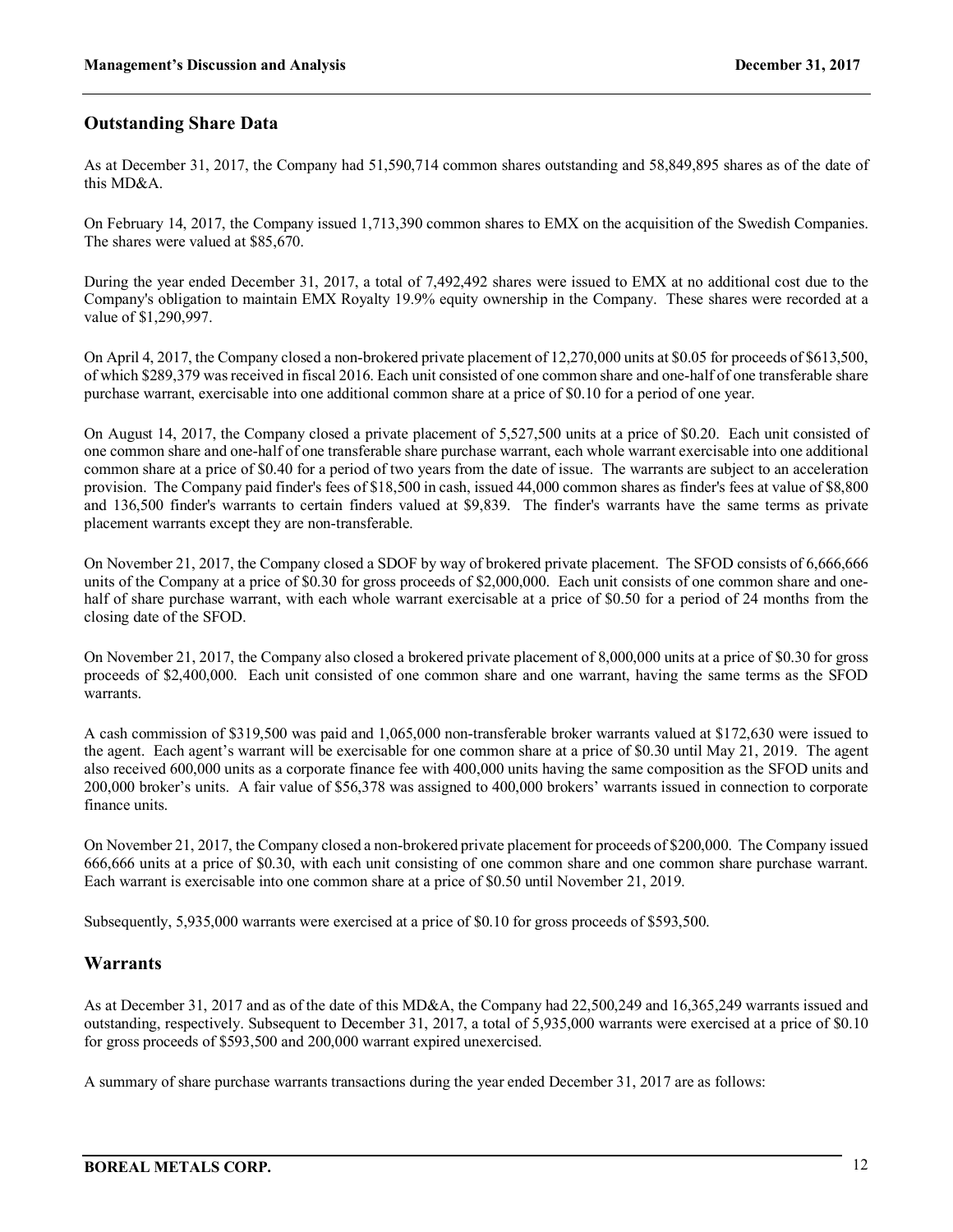| Expiry date       | price  | (years) | Exercise WARC life December 31.<br>2016 | Granted    | Exercised | Expired/<br>Cancelled | December 31,<br>2017 |
|-------------------|--------|---------|-----------------------------------------|------------|-----------|-----------------------|----------------------|
| April 4, 2018     | \$0.10 | 0.26    | $\overline{\phantom{0}}$                | 6,135,000  |           |                       | 6,135,000            |
| May 21, 2019      | \$0.30 | 1.39    |                                         | 1,065,000  |           | ۰                     | 1,065,000            |
| August 14, 2019   | \$0.40 | 1.62    |                                         | 2,400,250  |           | ۰                     | 2,400,250            |
| November 21, 2019 | \$0.50 | 1.89    | $\sim$                                  | 12,399,999 |           | ۰                     | 12,399,999           |
| November 21, 2017 | \$0.40 | 1.89    |                                         | 500,000    |           |                       | 500,000              |
| <b>TOTAL</b>      |        |         |                                         | 22,500,249 |           | -                     | 22,500,249           |
| Weighted average  |        |         |                                         |            |           |                       |                      |
| price             |        |         | ዩ                                       | 0.37       |           |                       | \$<br>0.37           |

As at December 31, 2017 and the date of this report, there were no stock options outstanding.

### **Escrow Units**

12,102,236 shares and 3,538,618 warrants were placed in escrow in accordance with the escrow agreement dated November 21, 2017. 10% of the escrowed common shares and warrants were released on November 21, 2017, upon the completion of the SFOD. As at December 31, 2017, there were 10,892,12 common shares and 3,184,756 warrants of the Company held in escrow.

### **Management's Responsibility for Financial Statements**

Information provided in this report, including the financial statements, is the responsibility of management. In the preparation of these statements, estimates are sometimes necessary to make a determination of future value for certain assets or liabilities. Management believes such estimates have been based on careful judgments and have been properly reflected in the accompanying financial statements. Management maintains a system of internal controls to provide reasonable assurances that the Company's assets are safeguarded and to facilitate the preparation of relevant and timely information.

## **Risk Factors**

*Our exploration programs may not result in a commercial mining operation.*

Mineral exploration involves significant risk because few properties that are explored contain bodies of ore that would be commercially economic to develop into producing mines. Our mineral properties are without a known body of commercial ore and our proposed programs are an exploratory search for ore. We do not know whether our current exploration programs will result in any commercial mining operation. If the exploration programs do not result in the discovery of commercial ore, we will be required to acquire additional properties and write-off all of our investments in our existing properties.

### *We may not have sufficient funds to complete further exploration programs.*

We have limited financial resources, do not generate operating revenue and must finance our exploration activity by other means. We do not know whether additional funding will be available for further exploration of our projects or to fulfill our anticipated obligations under our existing property agreements. If we fail to obtain additional financing, we will have to delay or cancel further exploration of our properties, and we could lose all of our interest in our properties.

*Factors beyond our control may determine whether any mineral deposits we discover are sufficiently economic to be developed into a mine.*

The determination of whether our mineral deposits are economic is affected by numerous factors beyond our control. These factors include market fluctuations for precious metals; metallurgical recoveries associated with the mineralization; the proximity and capacity of natural resource markets and processing equipment; costs of access and surface rights; and